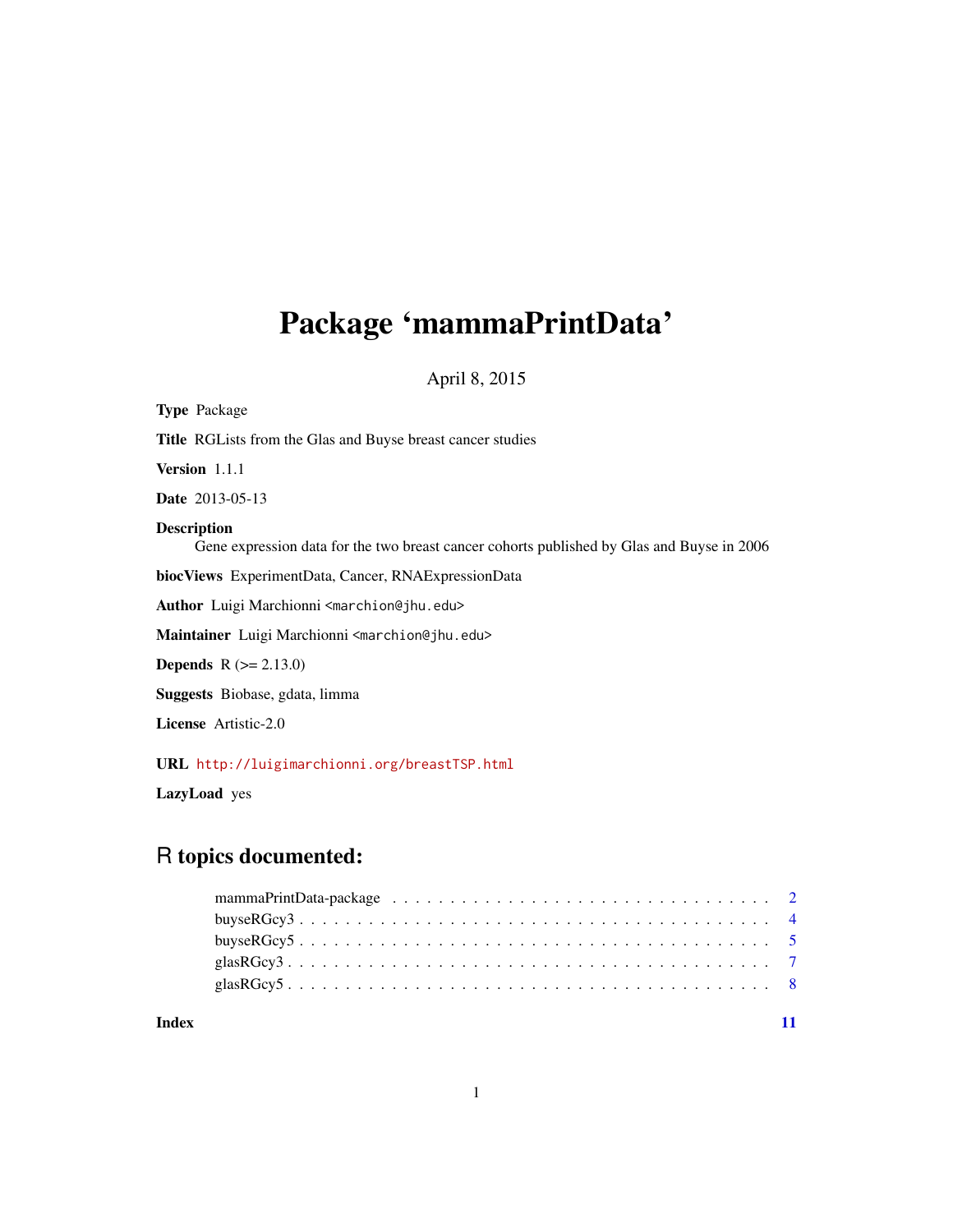<span id="page-1-0"></span>mammaPrintData-package

*Gene expression, annotations and clinical information for the Glas and Buse cohorts*

#### Description

This package contains the two RGList-class instances corresponding to the breast cancer patients' cohorts published by Glas and colleagues in BMC Genomics (2006), and by Buyse and collleagues in JNCI (2006). Since in both studies a two-colors dye swap design was applied, this package contains two distinct RGList-class instances for each data set, one for each dye-swap set of hybridizations. This package contains unprocessed data, as obtained from the original raw data files available from the ArrayExpress repository.

# Usage

data(glasRG) data(buyseRGa)

# Format

The RGList-class instances contained in this package (glasRGcy5, glasRGcy5, buyseRGcy5, and buyseRGcy5, accounts for 1900 microarray features and 162 and 307 samples respectively.

# Details

| mammaPrintData |
|----------------|
| Package        |
| 0.99.5.        |
| 2013-03-25     |
| Artistic-2.0   |
|                |

# Author(s)

Luigi Marchionni <marchion@gmail.com>

# Source

<http://www.ncbi.nlm.nih.gov/pubmed/?term=17074082> [http://www.ncbi.nlm.nih.gov/pu](http://www.ncbi.nlm.nih.gov/pubmed/?term=16954471)bmed/ [?term=16954471](http://www.ncbi.nlm.nih.gov/pubmed/?term=16954471)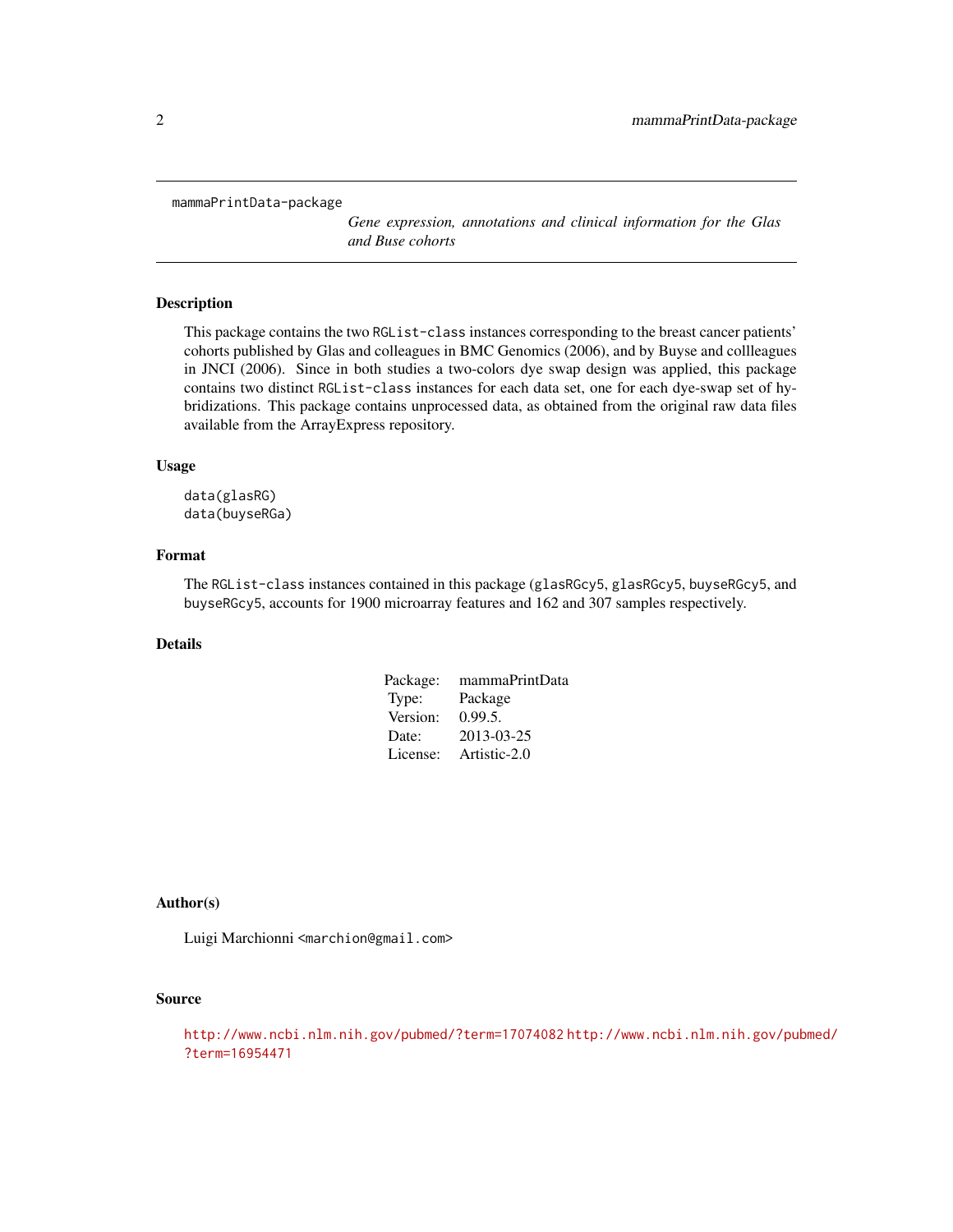#### References

Annuska M Glas et al., "Converting a breast cancer microarray signature into a high-throughput diagnostic test", *BMC Genomics*, 2006, 7:278-288

Marc Buyse et al., "Validation and clinical utility of a 70-gene prognostic signature for women with node-negative breast cancer", *JNCI*, 2006, 98(17):1183-1192

# See Also

See [RGList-class](#page-0-0)

#### Examples

### load limma package library(limma)

### load the glasRG dataset: two different dye-swap sets: ###glasRGcy5: information provided for RNA labeled with Cy5 ###glasRGcy3: information provided for RNA labeled with Cy3 data(glasRG)

### load the buyseRG dataset: two different dye-swap sets: ###buyseRGcy5: reference RNA was labeled with Cy5 ###buyseRGcy3: reference RNA was labeled with Cy3 data(buyseRG)

### show the class of the glasRGcy3 dataset class(glasRGcy5)

```
### show the class of the buyseRGcy3 dataset
class(buyseRGcy3)
```
### show the dimentions of the glasRGcy3 dataset dim(glasRGcy5)

### show the dimentions of the buyseRGcy3 dataset dim(buyseRGcy3)

### show the first 10 rows of the glasRGcy3 phenotype data head(glasRGcy3\$targets, n=10)

### show the first 10 rows of the buyseRGcy5 phenotype data head(buyseRGcy5\$targets, n=10)

### show the first 10 features of the glasRGcy5 phenotype data head(glasRGcy5\$genes, n=10)

### show the first 10 features of the buyseRGcy3 phenotype data head(buyseRGcy3\$genes, n=10)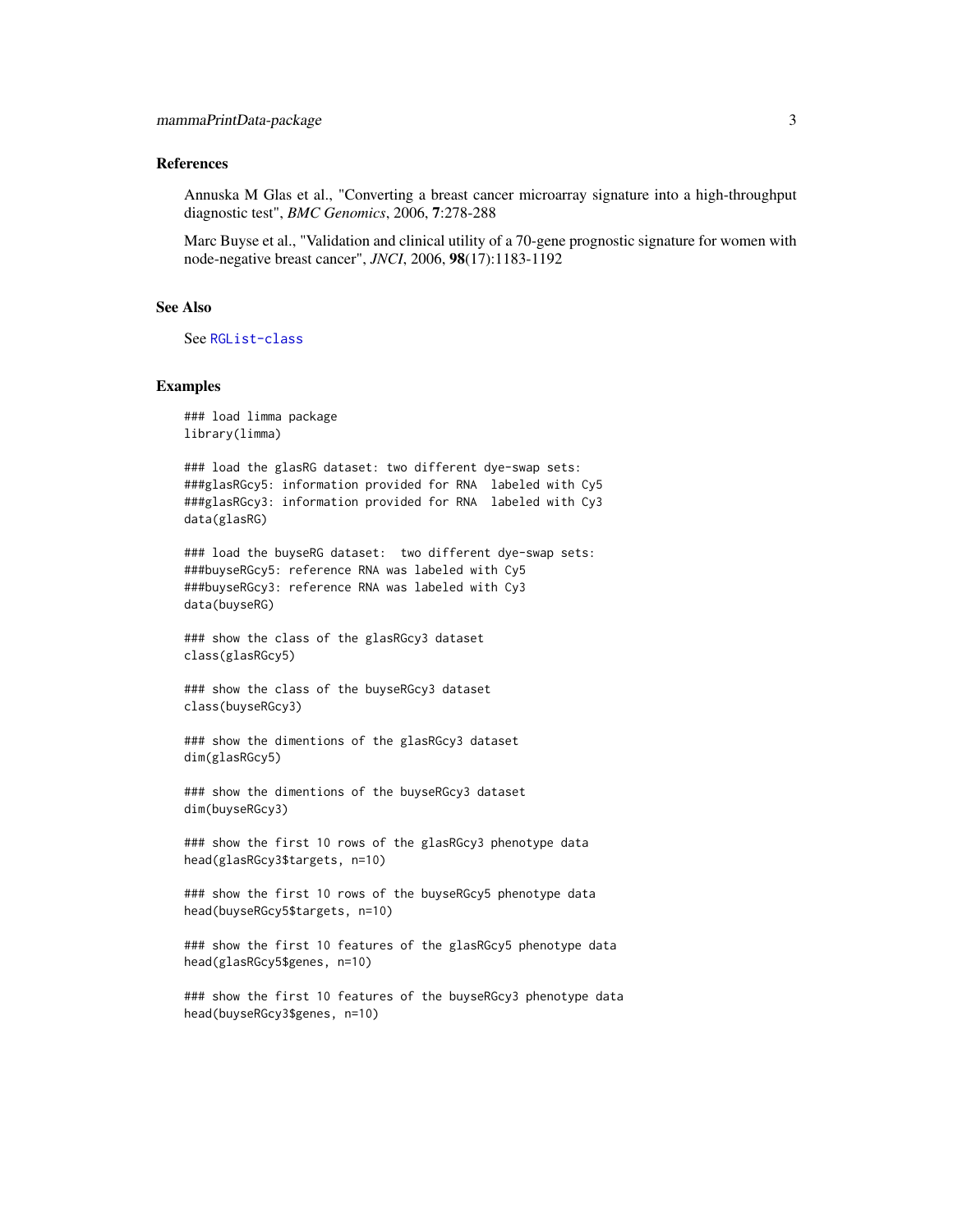<span id="page-3-0"></span>buyseRGcy3 *Gene expression, annotations and clinical information for the Buyse cohort: set of dye-swap hybridizations in which the reference RNA was labeled with Cy3*

# Description

This package contains the RGList-class instance (see limma) for the gene expression data set published by Buyse and colleagues. This object contains the set of dye-swap hybridizations in which the reference RNA was labeled with Cy3.

#### Usage

data(buyseRG)

# Format

The buyseRGcy3 RGList-class contains 1900 microarray features and 307 samples. The following components were included:

- buyseRGcy3\$targets: a data.frame for the breast cancer patients clinical information;
- buyseRGcy3\$genes: a data.frame containing the microarray annotations;
- buyseRGcy3\$R: the raw median gene expression foreground intensities from the Red channel;
- buyseRGcy3\$Rb: the raw median gene expression background intensities from the Red channel;
- buyseRGcy3\$G: the raw median gene expression foreground intensities from the Green channel;
- buyseRGcy3\$Gb: the raw median gene expression background intensities from the Green channel;
- buyseRGcy3\$logRatio: the Log ratio between Red and Green channel, as available from the raw data files;
- buyseRGcy3\$logRatioError: the Log ratio Error associated with the Log Ratio between Red and Green channel, as available from the raw data files;
- buyseRGcy3\$ID: the microarray features identifiers, as available from the raw data files;

#### Details

This dataset corresponds to the breast cancer patients' cohort published by Buyse and collleagues in JNCI (2006).

# Source

<http://www.ncbi.nlm.nih.gov/pubmed/?term=16954471>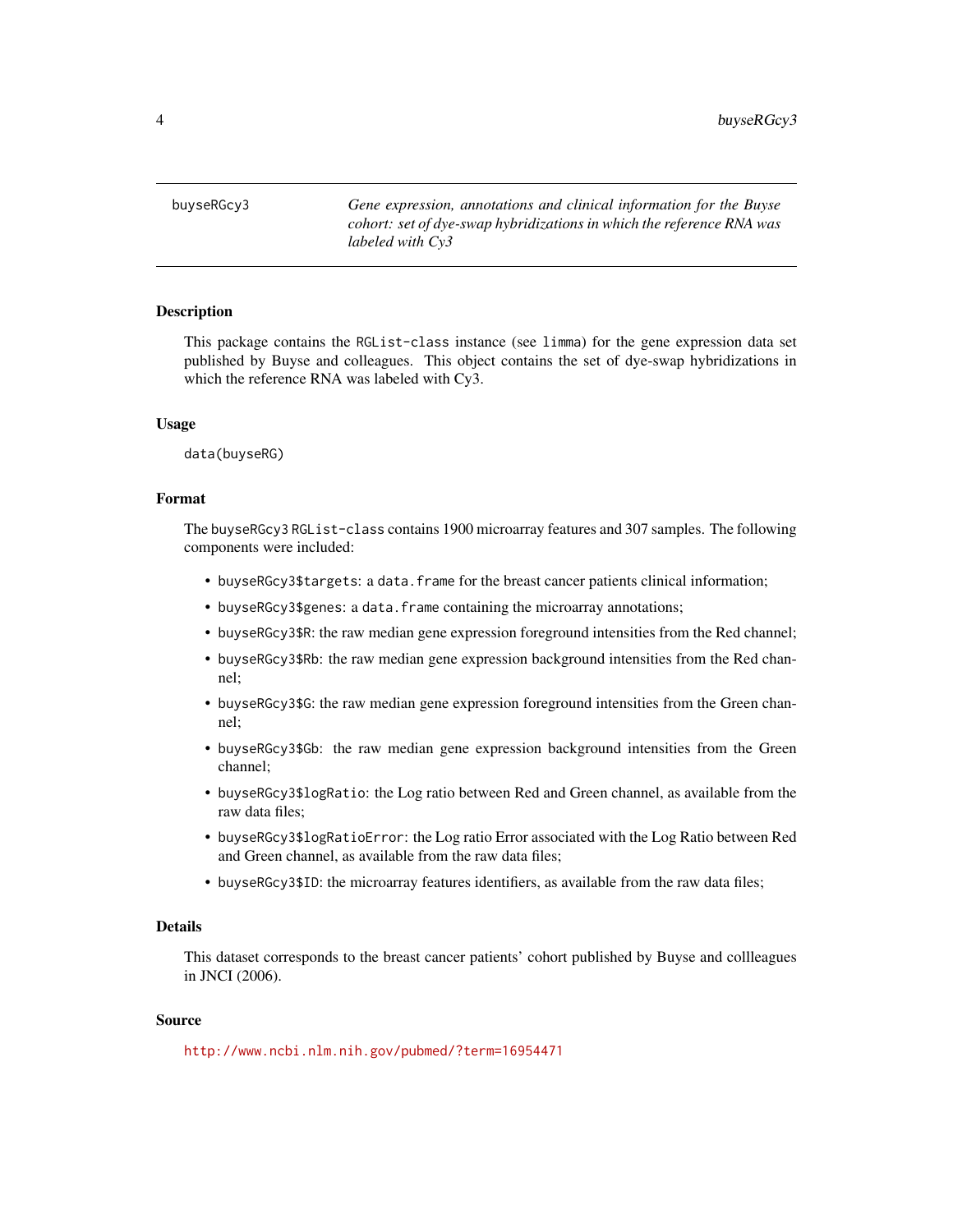# <span id="page-4-0"></span>buyseRGcy5 5

# References

Marc Buyse et al., "Validation and clinical utility of a 70-gene prognostic signature for women with node-negative breast cancer", *JNCI*, 2006, 98(17):1183-1192

## See Also

See [RGList-class](#page-0-0)

# Examples

### load limma package library(limma)

### load the buyseRGcy3 dataset: dye-swap set in which the reference ###RNA was labeled with Cy3 (from the Glas cohort) data(buyseRG)

### show the class of the buyseRGcy3 dataset class(buyseRGcy3)

### show the dimentions of the buyseRGcy3 dataset dim(buyseRGcy3)

### show the first 10 rows of the buyseRGcy3 phenotype data head(buyseRGcy3\$targets, n=10)

```
### show the first 10 features of the buyseRGcy3 phenotype data
head(buyseRGcy3$genes, n=10)
```
buyseRGcy5 *Gene expression, annotations and clinical information for the Buyse cohort: set of dye-swap hybridizations in which the reference RNA was labeled with Cy5*

# Description

This package contains the RGList-class instance (see limma) for the gene expression data set published by Buyse and colleagues. This object contains the set of dye-swap hybridizations in which the reference RNA was labeled with Cy5.

## Usage

data(buyseRG)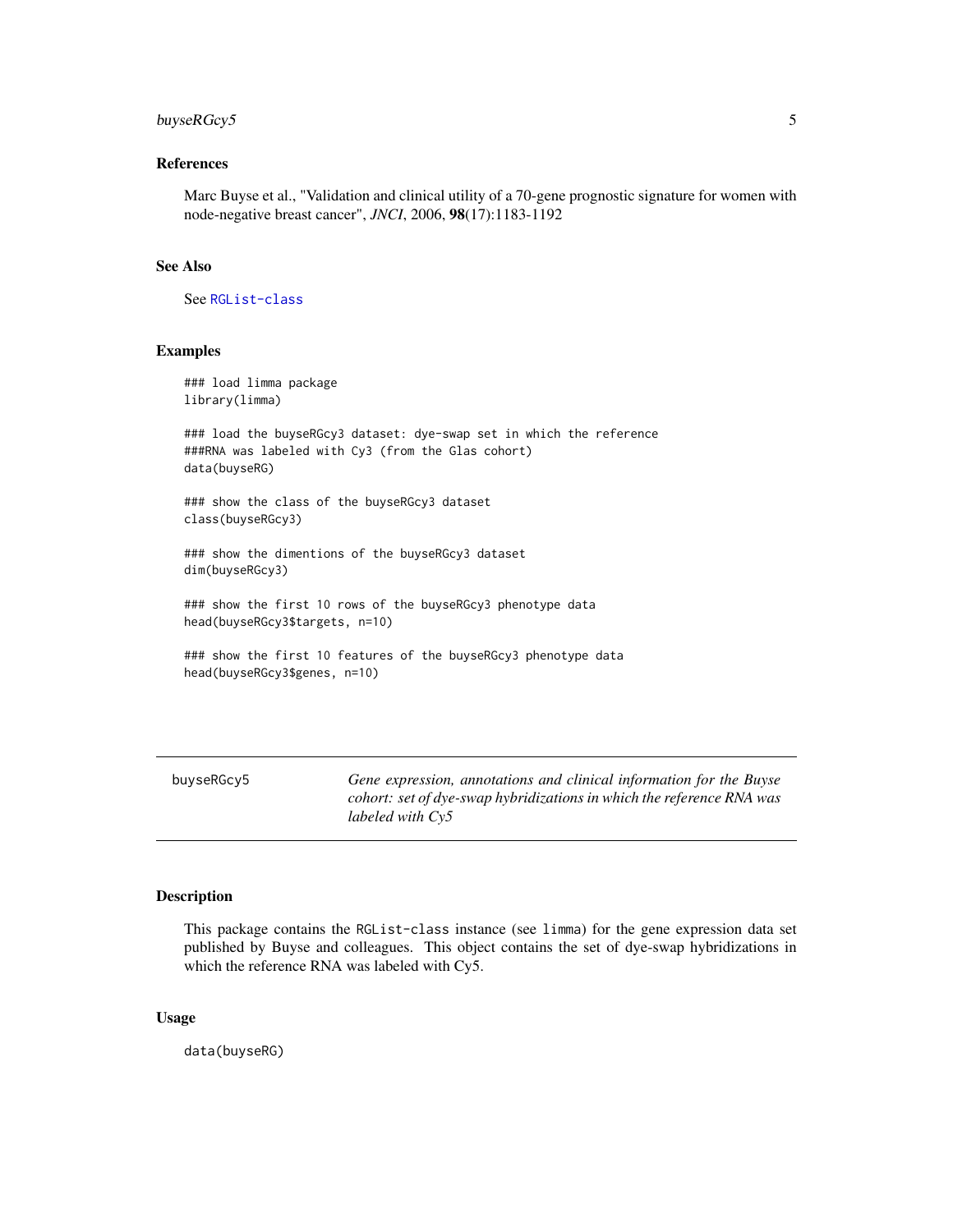# Format

The buyseRGcy5 RGList-class contains 1900 microarray features and 307 samples. The following components were included:

- buyseRGcy5\$targets: a data.frame for the breast cancer patients clinical information;
- buyseRGcy5\$genes: a data.frame containing the microarray annotations;
- buyseRGcy5\$R: the raw median gene expression foreground intensities from the Red channel;
- buyseRGcy5\$Rb: the raw median gene expression background intensities from the Red channel;
- buyseRGcy5\$G: the raw median gene expression foreground intensities from the Green channel;
- buyseRGcy5\$Gb: the raw median gene expression background intensities from the Green channel;
- buyseRGcy5\$logRatio: the Log ratio between Red and Green channel, as available from the raw data files;
- buyseRGcy5\$logRatioError: the Log ratio Error associated with the Log Ratio between Red and Green channel, as available from the raw data files;
- buyseRGcy5\$ID: the microarray features identifiers, as available from the raw data files;

#### Details

This dataset corresponds to the breast cancer patients' cohort published by Buyse and collleagues in JNCI (2006).

# Source

<http://www.ncbi.nlm.nih.gov/pubmed/?term=16954471>

# References

Marc Buyse et al., "Validation and clinical utility of a 70-gene prognostic signature for women with node-negative breast cancer", *JNCI*, 2006, 98(17):1183-1192

# See Also

See [RGList-class](#page-0-0)

# Examples

### load limma package library(limma)

### load the buyseRGcy5 dataset: dye-swap set in which the reference ###RNA was labeled with Cy3 (from the Glas cohort) data(buyseRG)

### show the class of the buyseRGcy5 dataset class(buyseRGcy5)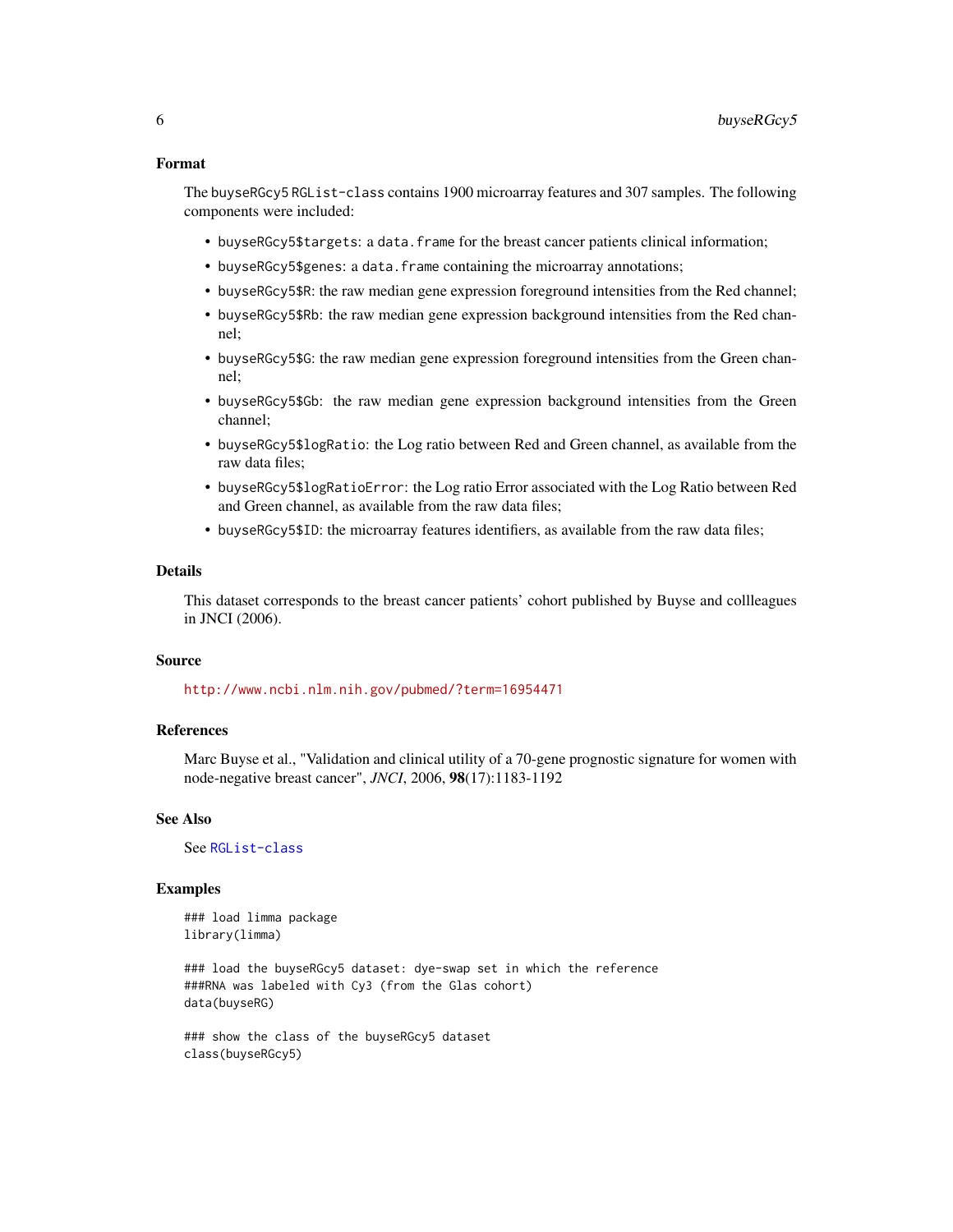# <span id="page-6-0"></span>glasRGcy3 7

### show the dimentions of the buyseRGcy5 dataset dim(buyseRGcy5) ### show the first 10 rows of the buyseRGcy5 phenotype data head(buyseRGcy5\$targets, n=10) ### show the first 10 features of the buyseRGcy5 phenotype data head(buyseRGcy5\$genes, n=10)

glasRGcy3 *Gene expression, annotations and clinical information for the Glas cohort: set of dye-swap hybridizations in which the information was associated with RNA samples labeled with Cy3*

#### Description

This package contains the RGList-class instance (see limma) for the gene expression data set published by Glas and colleagues. This object contains the set of dye-swap hybridizations in which the information provided in the ArrayExpress SDRF table was associated with the RNA samples labeled with Cy3.

#### Usage

data(glasRG)

# Format

The glasRGcy3 RGList-class contains 1900 microarray features and 307 samples. The following components were included:

- glasRGcy3\$targets: a data.frame for the breast cancer patients clinical information;
- glasRGcy3\$genes: a data.frame containing the microarray annotations;
- glasRGcy3\$R: the raw median gene expression foreground intensities from the Red channel;
- glasRGcy3\$Rb: the raw median gene expression background intensities from the Red channel;
- glasRGcy3\$G: the raw median gene expression foreground intensities from the Green channel;
- glasRGcy3\$Gb: the raw median gene expression background intensities from the Green channel;
- glasRGcy3\$logRatio: the Log ratio between Red and Green channel, as available from the raw data files;
- glasRGcy3\$logRatioError: the Log ratio Error associated with the Log Ratio between Red and Green channel, as available from the raw data files;
- glasRGcy3\$ID: the microarray features identifiers, as available from the raw data files;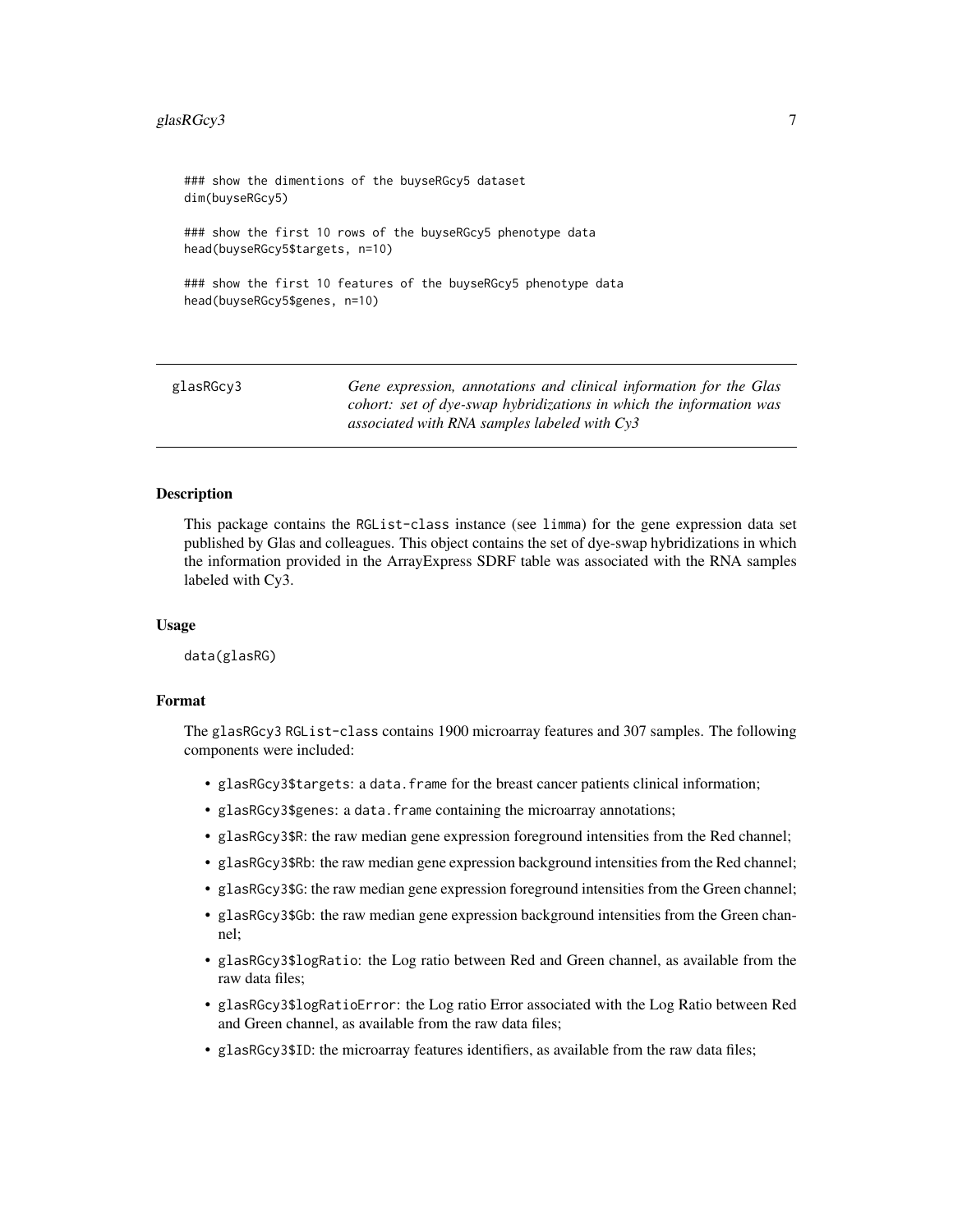#### <span id="page-7-0"></span>Details

This dataset corresponds to the breast cancer patients' cohort published by Glas and collleagues in BMC Genomics (2006).

#### Source

<http://www.ncbi.nlm.nih.gov/pubmed/?term=17074082>

# References

Annuska M Glas et al., "Converting a breast cancer microarray signature into a high-throughput diagnostic test", *BMC Genomics*, 2006, 7:278-288

# See Also

See [RGList-class](#page-0-0)

# Examples

```
### load limma package
library(limma)
```
### load the glasRGcy3 dataset: dye-swap set in which the information provided ###inthe SDRF table was associated with the samples labeled with Cy3 data(glasRG)

### show the class of the glasRGcy3 dataset class(glasRGcy3)

### show the dimentions of the glasRGcy3 dataset dim(glasRGcy3)

### show the first 10 rows of the glasRGcy3 phenotype data head(glasRGcy3\$targets, n=10)

### show the first 10 features of the glasRGcy3 phenotype data head(glasRGcy3\$genes, n=10)

glasRGcy5 *Gene expression, annotations and clinical information for the Glas cohort: set of dye-swap hybridizations in which the information was associated with RNA samples labeled with Cy5*

# Description

This package contains the RGList-class instance (see limma) for the gene expression data set published by Glas and colleagues. This object contains the set of dye-swap hybridizations in which the information provided in the ArrayExpress SDRF table was associated with the RNA samples labeled with Cy5.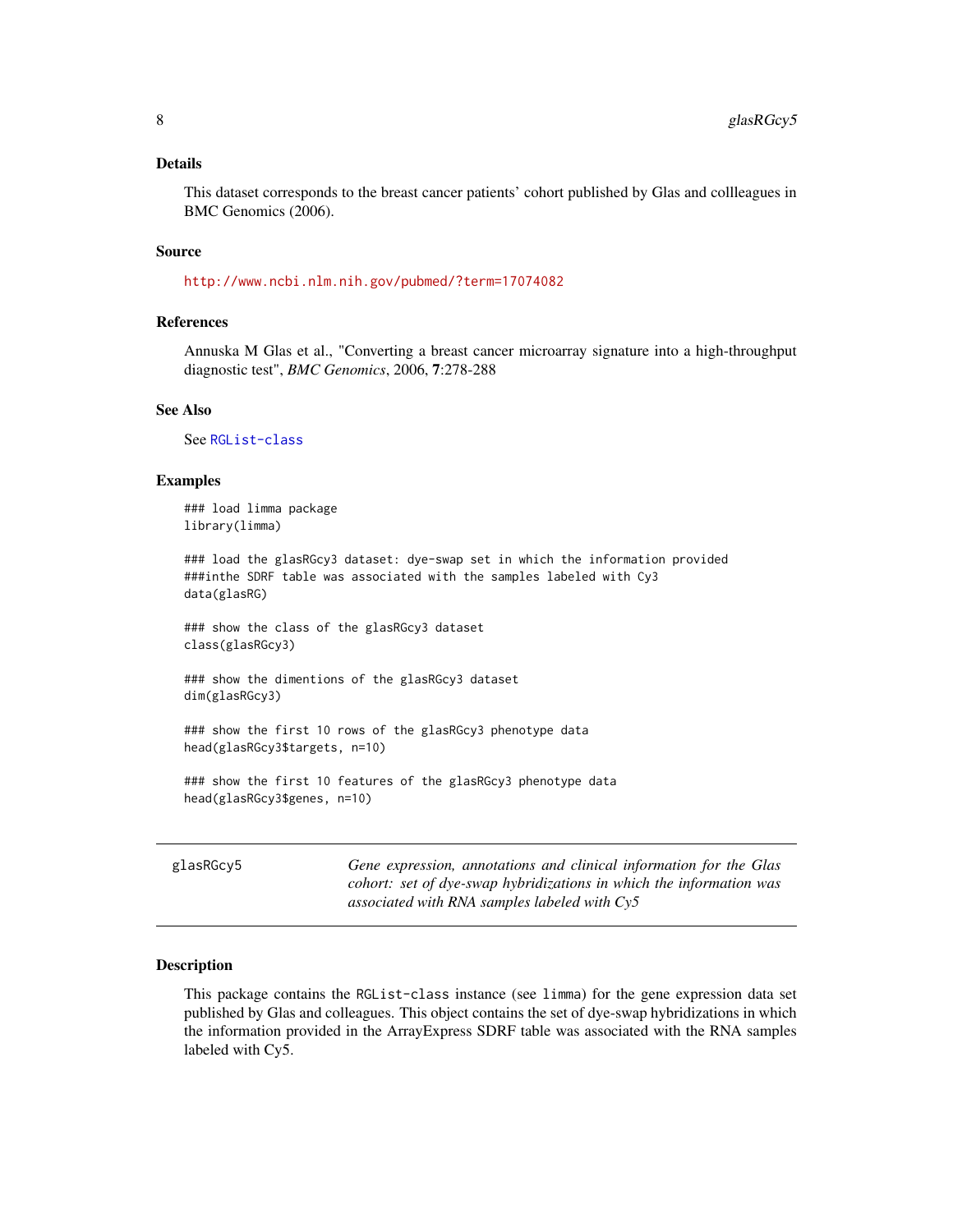#### glasRGcy5 9 and 2011 12:30 and 2012 12:30 and 2012 12:30 and 2012 12:30 and 2012 12:30 and 2012 12:30 and 201

#### Usage

data(glasRG)

#### Format

The glasRGcy5 RGList-class contains 1900 microarray features and 307 samples. The following components were included:

- glasRGcy5\$targets: a data.frame for the breast cancer patients clinical information;
- glasRGcy5\$genes: a data.frame containing the microarray annotations;
- glasRGcy5\$R: the raw median gene expression foreground intensities from the Red channel;
- glasRGcy5\$Rb: the raw median gene expression background intensities from the Red channel;
- glasRGcy5\$G: the raw median gene expression foreground intensities from the Green channel;
- glasRGcy5\$Gb: the raw median gene expression background intensities from the Green channel;
- glasRGcy5\$logRatio: the Log ratio between Red and Green channel, as available from the raw data files;
- glasRGcy5\$logRatioError: the Log ratio Error associated with the Log Ratio between Red and Green channel, as available from the raw data files;
- glasRGcy5\$ID: the microarray features identifiers, as available from the raw data files;

# Details

This dataset corresponds to the breast cancer patients' cohort published by Glas and collleagues in BMC Genomics (2006).

#### Source

<http://www.ncbi.nlm.nih.gov/pubmed/?term=17074082>

# References

Annuska M Glas et al., "Converting a breast cancer microarray signature into a high-throughput diagnostic test", *BMC Genomics*, 2006, 7:278-288

# See Also

See [RGList-class](#page-0-0)

# Examples

```
### load limma package
library(limma)
```
### load the glasRGcy3 dataset: dye-swap set in which the information provided ###inthe SDRF table was associated with the samples labeled with Cy5 data(glasRG)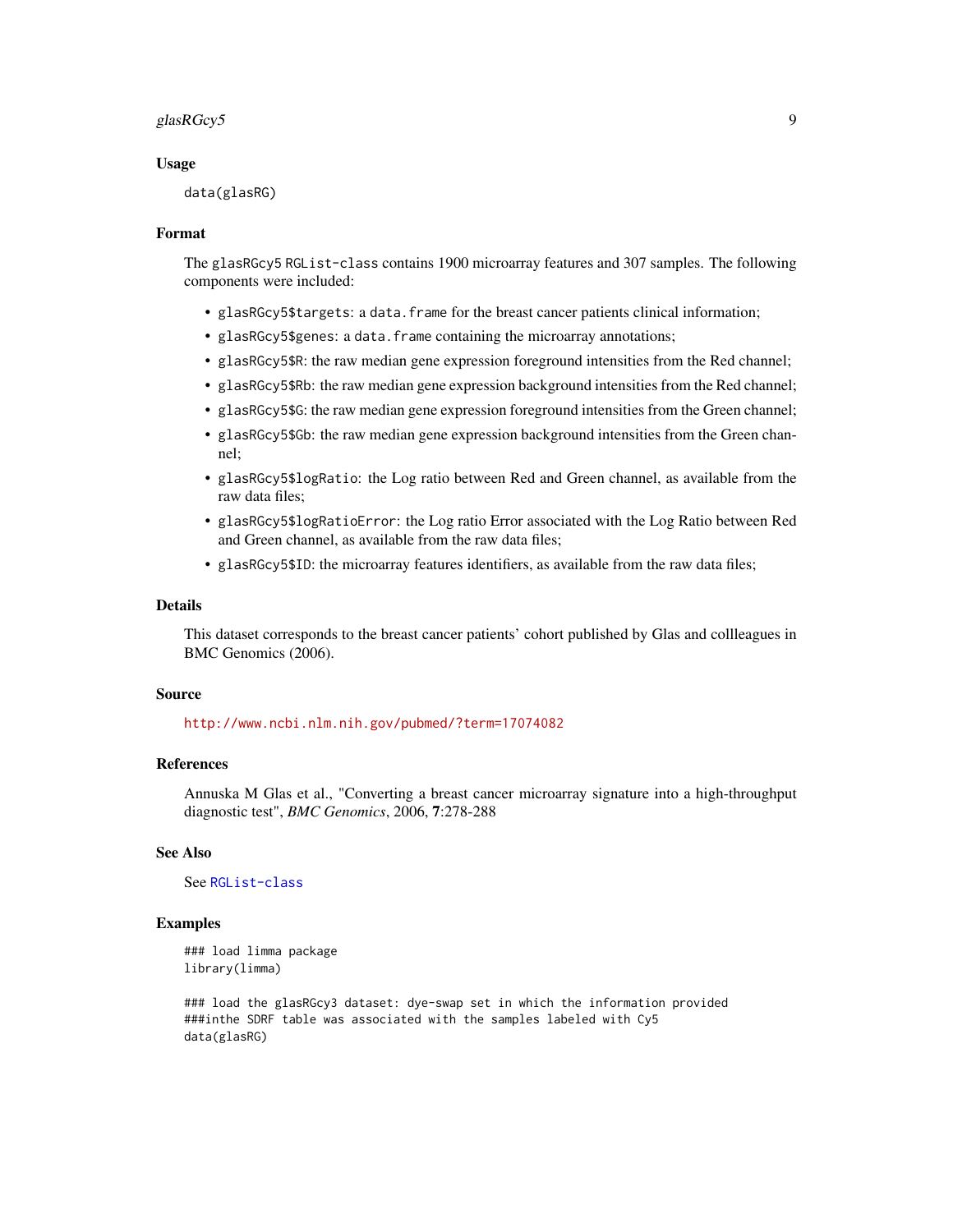# 10 glasRGcy5

### show the class of the glasRGcy5 dataset class(glasRGcy5)

### show the dimentions of the glasRGcy5 dataset dim(glasRGcy5)

### show the first 10 rows of the glasRGcy5 phenotype data head(glasRGcy5\$targets, n=10)

### show the first 10 features of the glasRGcy5 phenotype data head(glasRGcy5\$genes, n=10)